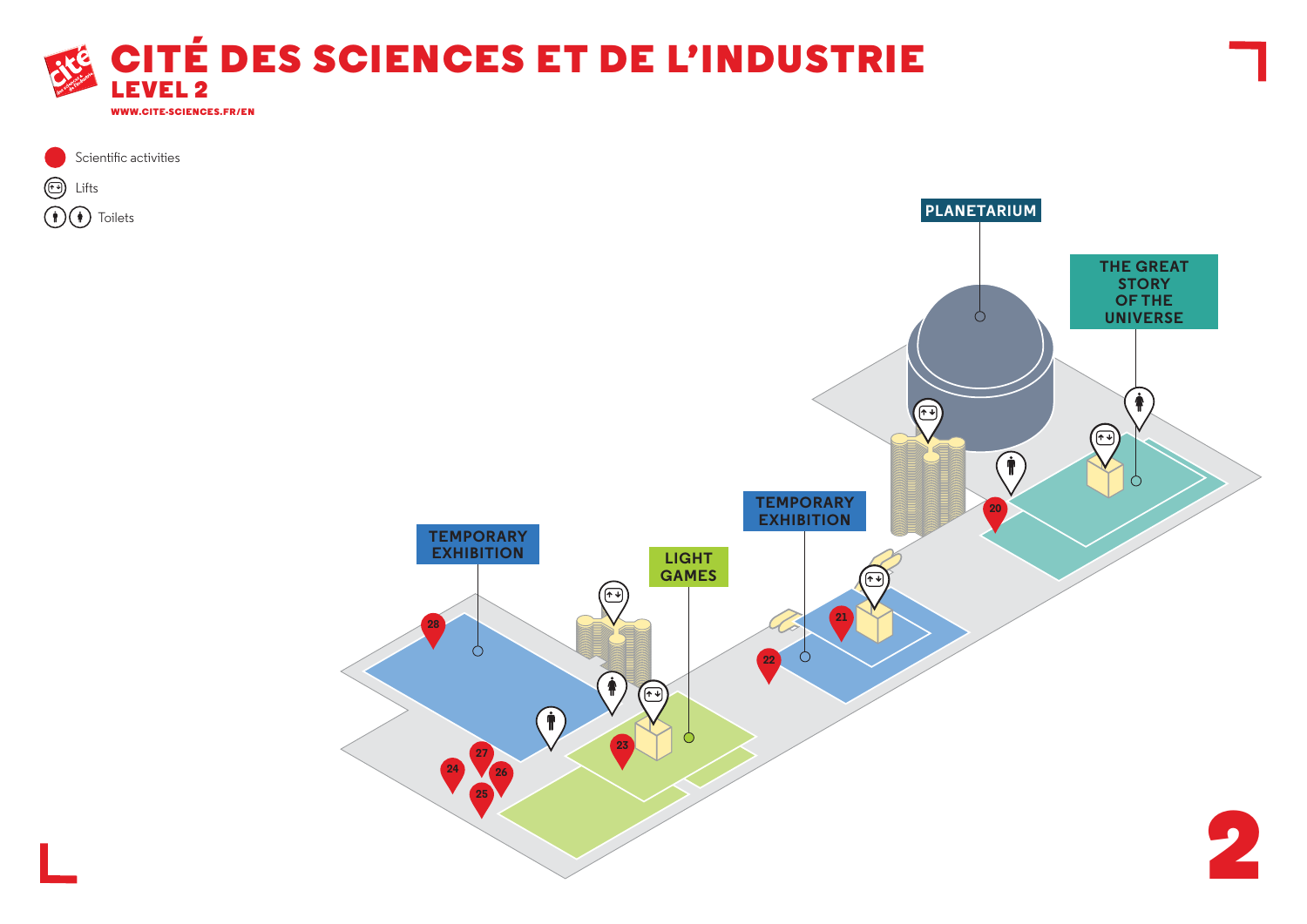

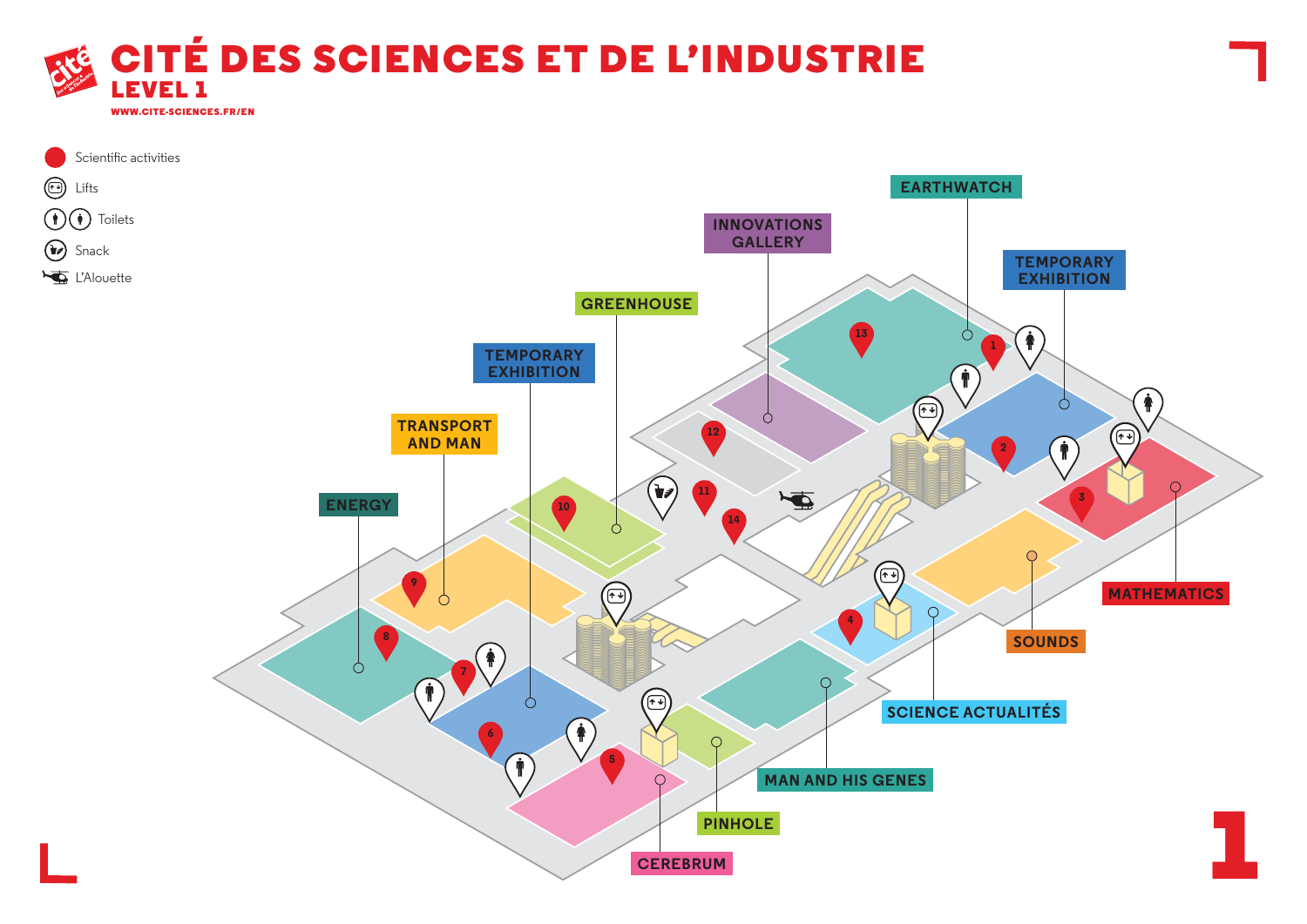

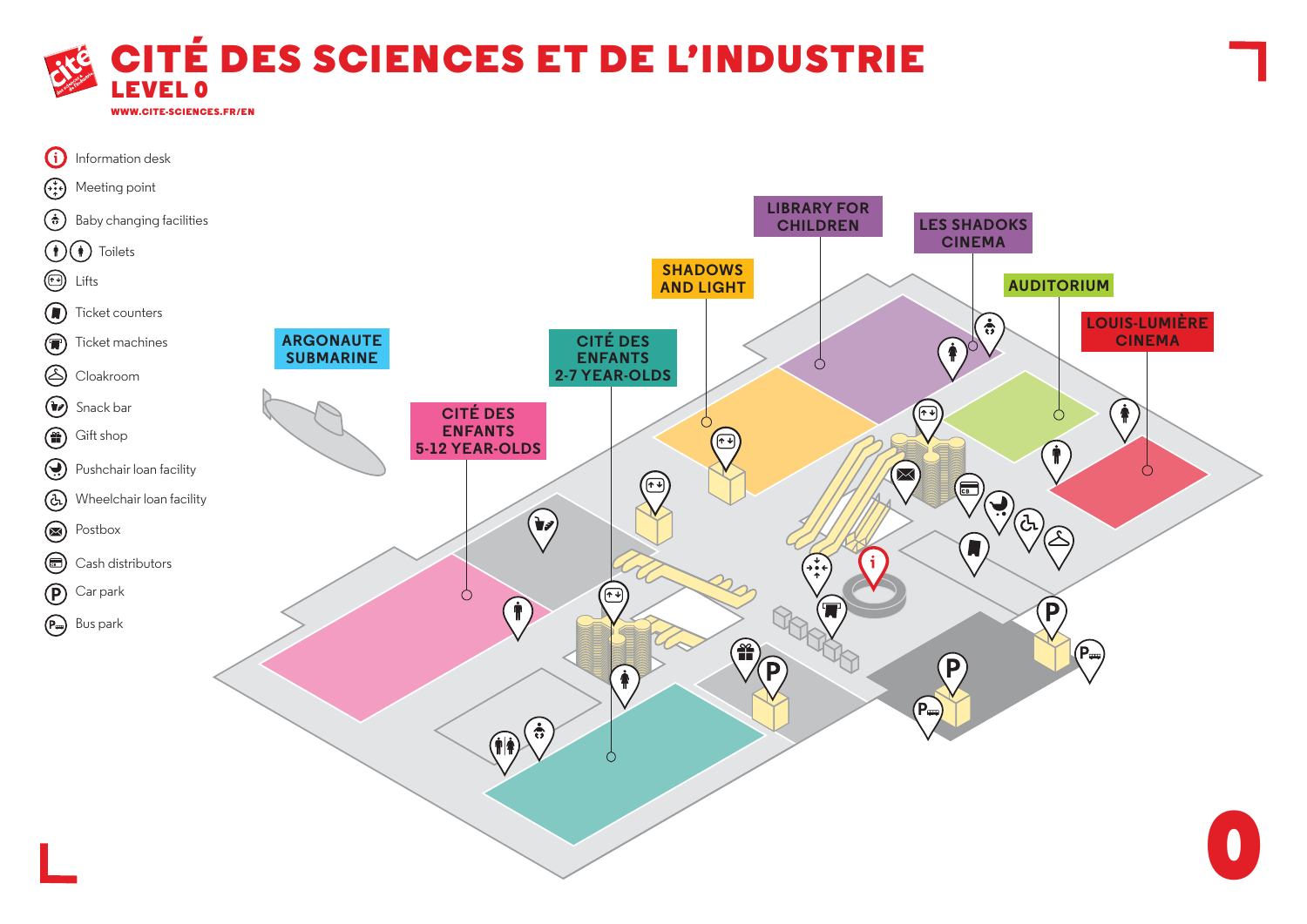



Lifts

Toilets